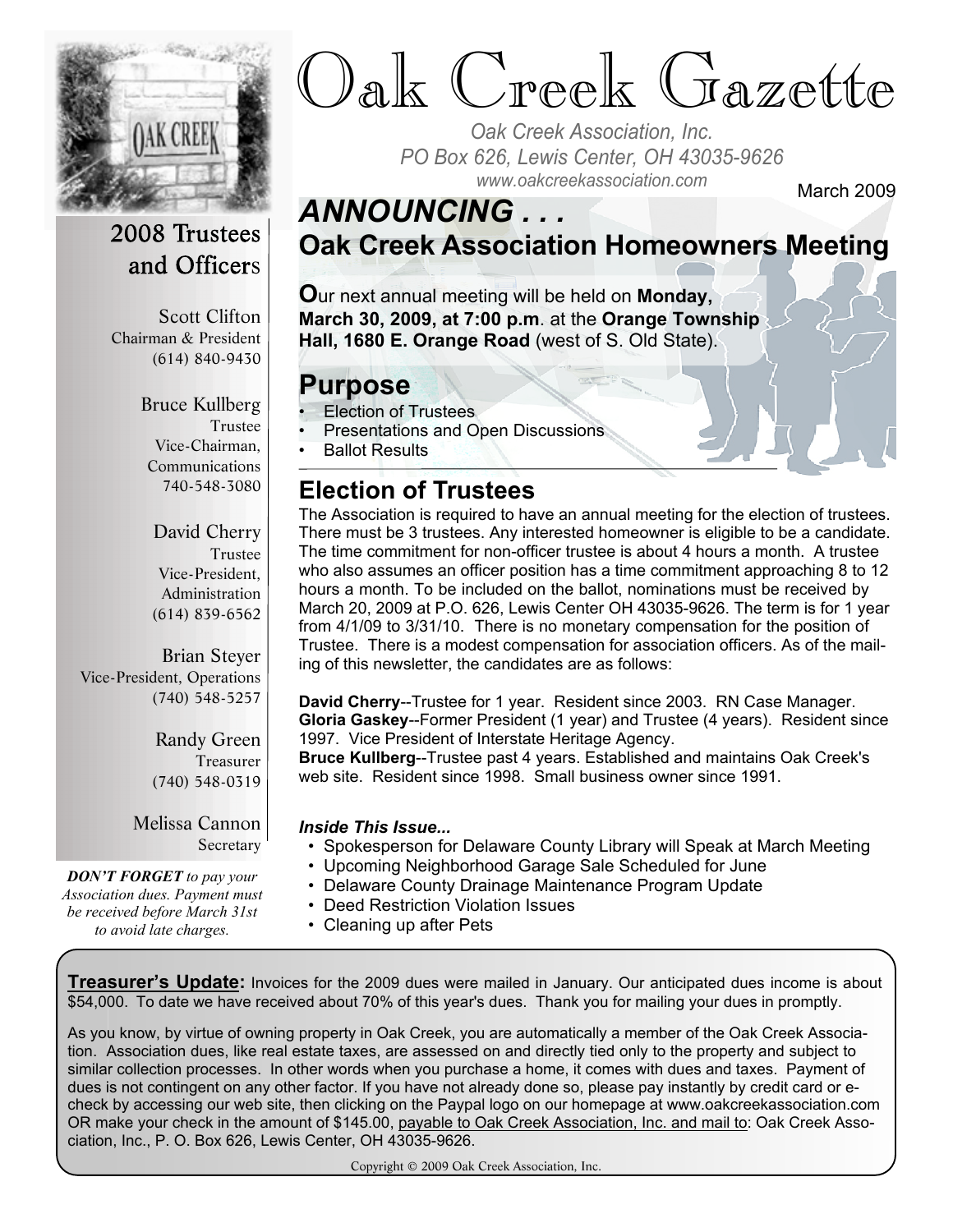#### **Spokesperson for Delaware County Library will Speak at Meeting**

Mary Jane Santos, the director of the Delaware County Library, will speak at our upcoming meeting about the May 5th levy. Come to this program to learn about this important issue and how it will affect you and our community.

#### **Neighborhood Garage Sale!**

Start collecting all your stuff from your basement and garage! It time again for our Annual Neighborhood Garage Sale. It will be held this year on June 12th and 13th from 9am - 4pm each day. Cost is only \$3.00 per home.



The participation fee is used for advertising in signs, newspapers and other media. The garage sale is sponsored by Brian Clary, RE/MAX Associates Realty. Please send cash or checks payable to Oak Creek Association to: Oak Creek Association, PO Box 626, Lewis Center, OH 43035.

#### *Delaware County Drainage Maintenance Program Sign Up At Upcoming Meeting*

Your trustees recently met again Milt Link, Drainage Maintenance Coordinator for Delaware Soil & Water Conservation District, regarding the Delaware County Drainage Maintenance Program. We will be proceeding with collecting signatures of those in favor of this program. This is a program that WILL AFFECT ALL HOMEOWN-ERS in our neighborhood.

Without this program, it would be the responsibility of individual homeowners to pay for the repair of our existing drainage system, to include basins(retention and detention) storm sewers, curb inlets, manholes, open ditches, swales, and floodways. As you might imagine, the cost to repair these drainage systems could be prohibitive for most homeowners as it could run into thousands of dollars. Your trustees will have literature at the meeting, and will answer general questions. Also, more information about this program is available at http://www.delawareswcd.org/

#### **Deed Restriction Violations Continue to be an Issue in our Neighborhood**

As reported in our last newsletter, we have seen an increase in Deed Restriction violations. Your association has filed several law suits against violators who have ignored our requests. Since most of us take pride in our homes, neighborhood, and community, we want to keep our houses and yards in excellent condition, and not an eyesore and distraction to our neighbors. As outlined on this page and page 3, violations are being addressed, and if not resolved in a timely manner, action is taken! If you have any questions or concerns, please be sure to attend our annual meeting, or see additional information on our web site www.oakcreekassociation.com.

#### **Township Violations:**

- ß **Trash Collection:** Please let your new neighbors know that Orange Township requires we use Rumpke to collect refuse. Every resident must contact Rumpke like they do AEP, etc., to contract with them. There is a fee for trash pick up. The township will allow a resident to opt out only if they can prove they have a **legal** way of disposing of trash. Example, a resident owns a business and pays for a dumpster and collection, and takes their trash to work. They have to supply receipts and contracts, etc. If a resident puts his trash in another's yard for pickup or puts trash in someone else's receptacle, CALL RUMPKE at 1-800-828-8171 and ask for JACK. Rumpke has to initiate the complaint to Orange Township for the Township to take action.
- ß **Multiple Families:** We are single-family dwelling community. This does not mean that our children or parents don't live with us. But it does mean that several families cannot reside in a house that is not built to accommodate them. If you have a concern, **write** to Dick Gladman, Zoning Department, Orange Township, 1680 E. Orange Road, Lewis Center, OH 43035.\*
- Parking: If residents are parking in areas marked as "no parking this side of street." Please contact the Sheriff. If residents are parking in their driveways so as to block the sidewalk. Again, contact the Sheriff.
- ß **Business out of the Home:** If a resident is conducting a business out of their home and is creating problems to sur rounding residents, although it is a deed violation, it is also a Township violation. Notify us, but also **write** Dick Glad man, Zoning Department, Orange Township, 1680 E. Orange Road, Lewis Center, OH 43035. \*

\*The Township has an attorney, Mike McCarthy. Using the Township's attorney limits our legal expenses and the Township has a "Bigger Hammer." However, we are not afraid to take legal action against a resident on behalf of the Association. On all issues, we want to be prudent with spending our funds. We try to write letters, call, and visit first. We will work with a resident so long as they work with us.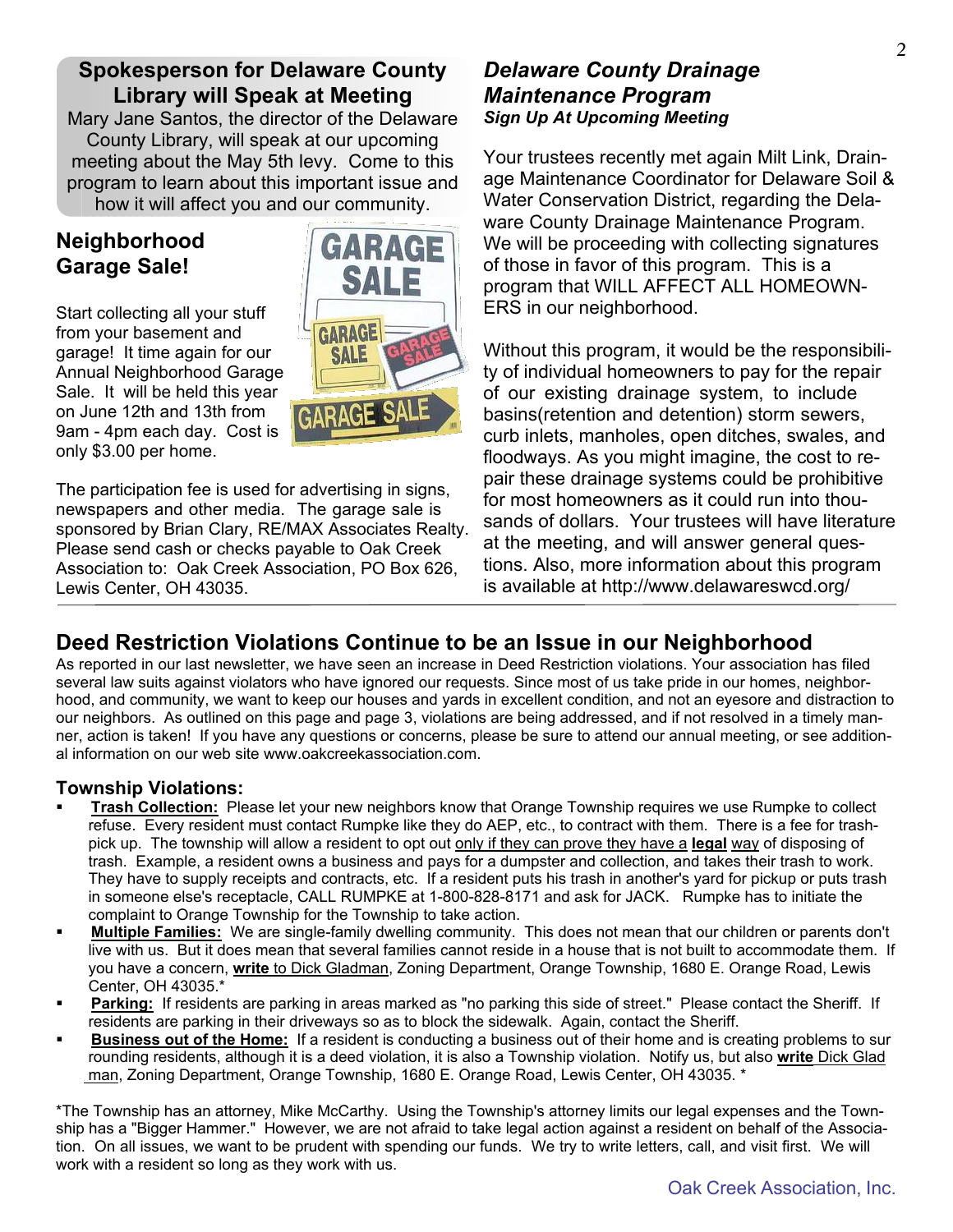**Deed Restrictions:** If you do not have a copy of your deed restrictions, you can access them off our web site. It is very important to review the deed restrictions before building, planting, fencing, etc. In addition to the deed restrictions, Orange Township has additional restrictions that should be checked for your own protection (call 740-548-5430 x124). If you have any questions, the trustees will gladly address or assist with your concerns. *We do require that any complaints regarding deed restriction violations (1) provide the nature of the violation (2) provide the property address (3) be put in writing and mailed or e-mailed to us at the above addresses. Also, please include your name,*

#### *WHAT WE MUST DO AND WHAT WE CANNOT DO:*

- ß MUST CUT YOUR GRASS AND CLEAN UP CLIPPINGS AFTERWARDS.
- ß MUST TREAT YOUR LAWN FOR WEEDS (CRABGRASS, DANDELIONS, CLOVER, ETC.)

*address, and phone so we can contact you in a formal manner.* Below are some Do's and Don'ts:

- ß MUST MAINTAIN PLANTING BEDS. NO BEDS OVERGROWN WITH WEEDS AND NO PLANTINGS ALLOWED TO GROW OUT OF CONTROL.
- ß CANNOT HAVE CAMPERS, TRAILERS, BOATS, RV, OR COMMERCIAL VEHICLE IN THE DRIVEWAY OR ON THE STREET MORE THAN 24 HOURS IN A MONTH.
- ß NO UNDRIVABLE VEHICLE CAN BE IN FRONT OF PREMISES FOR MORE THAN 7 DAYS.
- ß NO OUTDOOR CLOTHES DRYING.
- EMISES FOR MORE THAN 7 BATS.<br>I STREET OR ABUTTING PROPERTIES.<br>bick up on Fridays. Trash is NOT to be put ß NO TRASH RECEPTACLE IN VIEW OF PUBLIC FROM STREET OR ABUTTING PROPERTIES. (Trash is not to be put out prior to Thursday evenings after 6:00 p.m. for pick up on Fridays. Trash is NOT to be put on the side walks. It is also recommended that if a storm or high winds are pending, do not put trash out until the storm passes, keeping your trash from blowing all over the neighborhood. Promptly remove empty trash receptacles from sight along with any remaining items.)
- ß NO STREET TREES. TREES CANNOT BE PLANTED BETWEEN THE SIDEWALK AND THE STREET.
- ß NO SHEDS OR STORAGE STRUCTURES.
- **EXECTIVE MUST MEET YOUR SPECIFIC DEED RESTRICTION.**
- **NO TRADE, BUSINESS OR COMMERCIAL ACTIVITY SHALL BE CONDUCTED ON ANY LOT, NOR SHALL ANY-**THING BE DONE WHICH MAY BECOME AN ANNOYANCE OR NUISANCE TO ANY OF THE OWNERS OF ANY LOT IN THE SUBDIVISION.
- ß NO PAINTING, REPAIRS, ETC., ARE ALLOWED WHICH MAY BE VIEWED AS AN EYESORE TO ANY OF THE OWNERS OF ANY LOT IN THE SUBDIVISION. (THIS IS THE REASON THE BUILDERS HAD RESTRICTIONS ON ALL BUYERS AS TO THE COLORS THEY WERE ALLOWED TO CHOOSE FOR SIDING, SHUTTERS, DOORS AND ROOFS.)

We supply all new residents with a Welcome Letter to familiarize them with the deed restrictions.



 Spring is around the corner, and it's now time to start planning for outdoor clean-up. If you haven't done so already, please remove all holiday decorations. There are still homes in our neighborhood with Christmas lights still hanging! Let's be considerate of others and take pride in our homes. Also, now is the time to plan for weed control and cleaning

up flower beds. And please remember that trash containers cannot be stored where visible. This includes the front, back or sides of your home. Commercial vehicles cannot be parked in driveways or on the street. Violators will be notified and expected to resolve any issues promptly. Thank you!

Pets: We need to address the persistence of residents walking their dogs and allowing them to defecate in the area around the Pond on Cottonwood or in neighbor's yards. If you see a neighbor not cleaning up after their dog, please ask them to do so. Otherwise, we are faced with using Association Dues to hire a "Pet Butler" to clean up the dog stools. Any association resident can have a dog owner cited for trespassing if the dog does its business on that resident's property. Residents who clean-up after their pet are appreciated. Also be reminded that dogs must be on a leash.

*Our Community Web site* Keeping in touch with your **Oak Creek Homeowners' Association** just got a whole lot easier. Now you can access news and information, read previous newsletters and minutes from access deed restrictions and by-law documents, survey results, contact your trustees, plus much more! the Internet links found in this newsletter are available on our web site. All this and more is now available 24 hours a day, 7 days a week at *www.oakcreekassociation.com*.



Oak Creek Association, Inc.